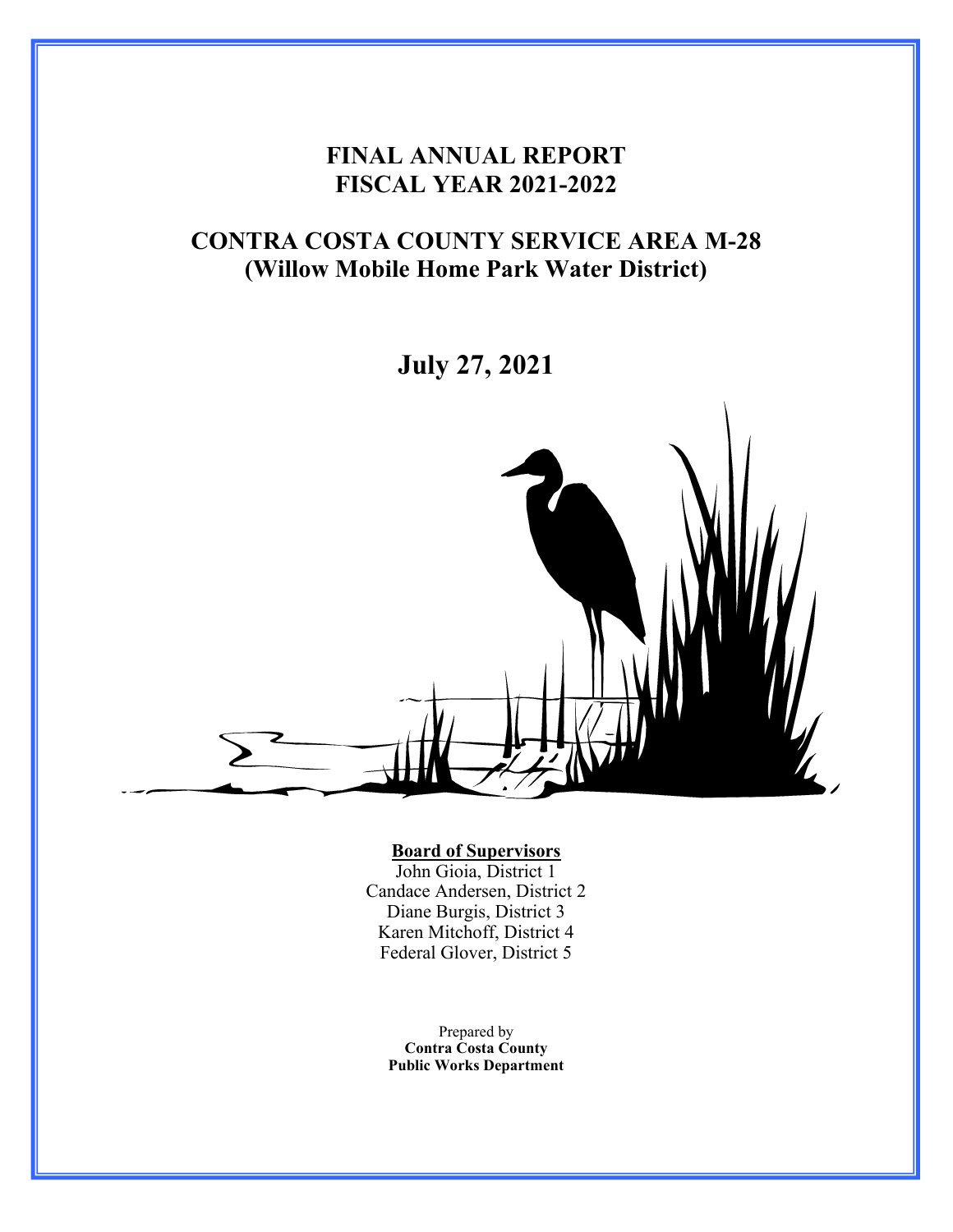# **BACKGROUND INFORMATION**

The Willow Mobile Home Park is located on Bethel Island and consists of one (1) 23-acre parcel that includes 172 mobile homes. In order for safe water services to be provided, it was recommended that a Community Service Area (CSA) be formed.

On December 10, 1991, the Contra Costa Board of Supervisors approved County Resolution 91/807 which formed CSA M-28 (Willow Mobile Home Park Water District). CSA M-28 was formed pursuant to the County Service Area Law to ensure the proper flow of funds for the ongoing operation, maintenance, and servicing of community water system services within the Bethel Island Area.

CSA M-28 has been given the power to acquire, construct, operate, replace, maintain, and repair a water supply and distribution system as authorized by California Government Code Section 25210.4(d) and 25120.4a(1). The funding for CSA M-28 comes from service charges which are obtained from the users of the water system, in accordance with former Government Code Section 25210.77a, Government Code Section 25210.9 and County Ordinance Section 1012-2.6.

CSA M-28 owns and operates a well and a reverse osmosis (RO) system. Water is pumped from the well and is treated through a RO system. The treated water is stored in a 20,000 gallon tank. From the tank, the water is supplied via a single point to the Willow Mobile Home Park.

In October 2014, a town hall meeting was held at the Willow Mobile Home Park to discuss the future of CSA M-28. The main issue discussed was that the existing aging RO system was becoming more expensive to maintain and in need of significant capital improvements. The cost of maintaining this system exceeded the annual funding available. Without a major investment, it was anticipated that the RO system will fail eventually. Alternatives were introduced (status quo, increase service charge to pay for the necessary improvements, connect to Diablo Water District, and request State waiver for secondary standards). It appeared that the majority of the residents at the meeting preferred CSA M-28 to move toward reduction in service by requesting a waiver for secondary standards from the State. This alternative included removing the RO system and providing the minimum allowable water treatment.

By removing the RO treatment, the water would only meet the primary standards and would meet most, but not all, of the secondary standards. CSA M-28 would seek a waiver from the State for the secondary standards. Of all the alternatives presented at the town hall meeting, reducing water treatment allows the rate to be the lowest. It will also allow each individual mobile home to decide what type of treatment they prefer. Whereas, maintaining a more expensive community treatment system, such as the RO, forces everyone to pay for the same level of treatment.

Subsequent to the town hall meeting, on December 16, 2014, the Board of Supervisors authorized a vote by the parcel owner. CSA M-28 requested the mobile home park owner, the single rate payer to CSA M-28, to vote if he would be willing to pay a higher rate to fix the existing RO system or reject the rate increase and move toward reduced services. The mobile home park owner informed the County that he took a survey of the mobile home park residents and his survey indicated the mobile home park residents wanted him to vote against the rate increase. In early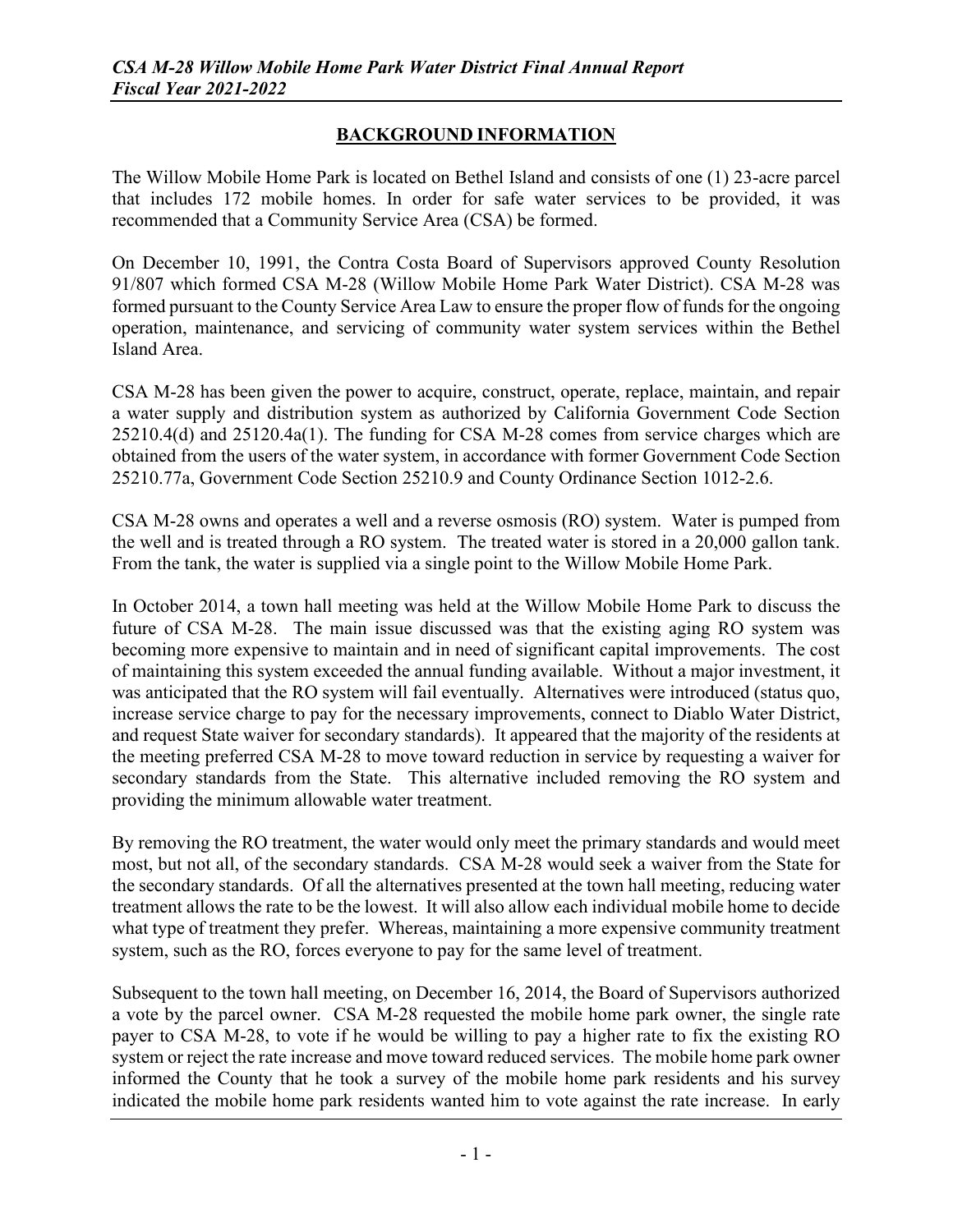2015, the mobile home park owner submitted his ballot and voted against a rate increase. On March 3, 2015, the ballot was opened and the Board determined that there was a majority protest against a rate increase and directed staff to seek a waiver from the State.

Based on the vote to reject the rate increase, CSA M-28 began the process to move toward reducing the water treatment service. As required by the regulations to obtain the waiver for secondary standards, CSA M-28 contracted with a consultant to provide the necessary report.

In late 2015, when staff visited the CSA M-28's facility to perform a site review and obtain test samples, it was discovered that the RO system was not operating. The previous operator had turned off the RO system without informing CSA M-28 staff. The site review revealed that the water from the well was bypassing the RO system. However, the previous operator did install a chlorination system. Although the water had not gone through the RO system, the water did receive treatment. This revised system is similar to CSA M-28's proposal to the State to replace the RO system.

Despite the fact that the revised system is similar to what the CSA M-28 staff planned to present to the State, the unilateral decision to make the changes and lack of communication by the previous operator were not acceptable to CSA M-28. CSA M-28 staff directed test samples to be taken by the consultant to make sure the water complied with the primary standards. It was anticipated that the water would comply with primary standards because historically the raw water from the well has complied. This is the reason why a reduced service was a viable option being considered in 2014 when the County met with the residents. The consultant subsequently reported that the water under the revised system complied with the primary standards. CSA M-28 staff also replaced the operator. Lastly, CSA M-28 staff communicated with County Environmental Health, the regulatory agency, of the discovery and the actions taken.

Changes at CSA M-28 have resulted in a new system operator and movement toward the same goals as discussed at the town hall meeting:

- 1) Obtain waiver from regulatory agency,
- 2) Reduce the level of community water treatment, and
- 3) Allow each resident to establish the appropriate system at their own mobile home.

In Fiscal Year 2015-2016, CSA M-28 made improvements to the aging system and infrastructure. Some of the improvements completed included the upgrade of the auto-dialer alarm system, installation of a flow-based chlorine injection pump system, and installation of new wiring to the well pump. In Fiscal Year 2016-2017, CSA M-28 also replaced the existing well pump and upgraded its emergency response options by entering into an agreement with a nearby water district and contract with a water delivery/hauling company, to supply water to the Willow Mobile Home Park during emergency events.

In Fiscal Year 2016-2017 a draft study was completed per state requirement in order to obtain a waiver. Some of the tasks completed in this study included; conducting additional water samples and analyzing additional alternatives. Future tasks will include compiling additional survey data, meeting with the State, and constructing some capital improvements.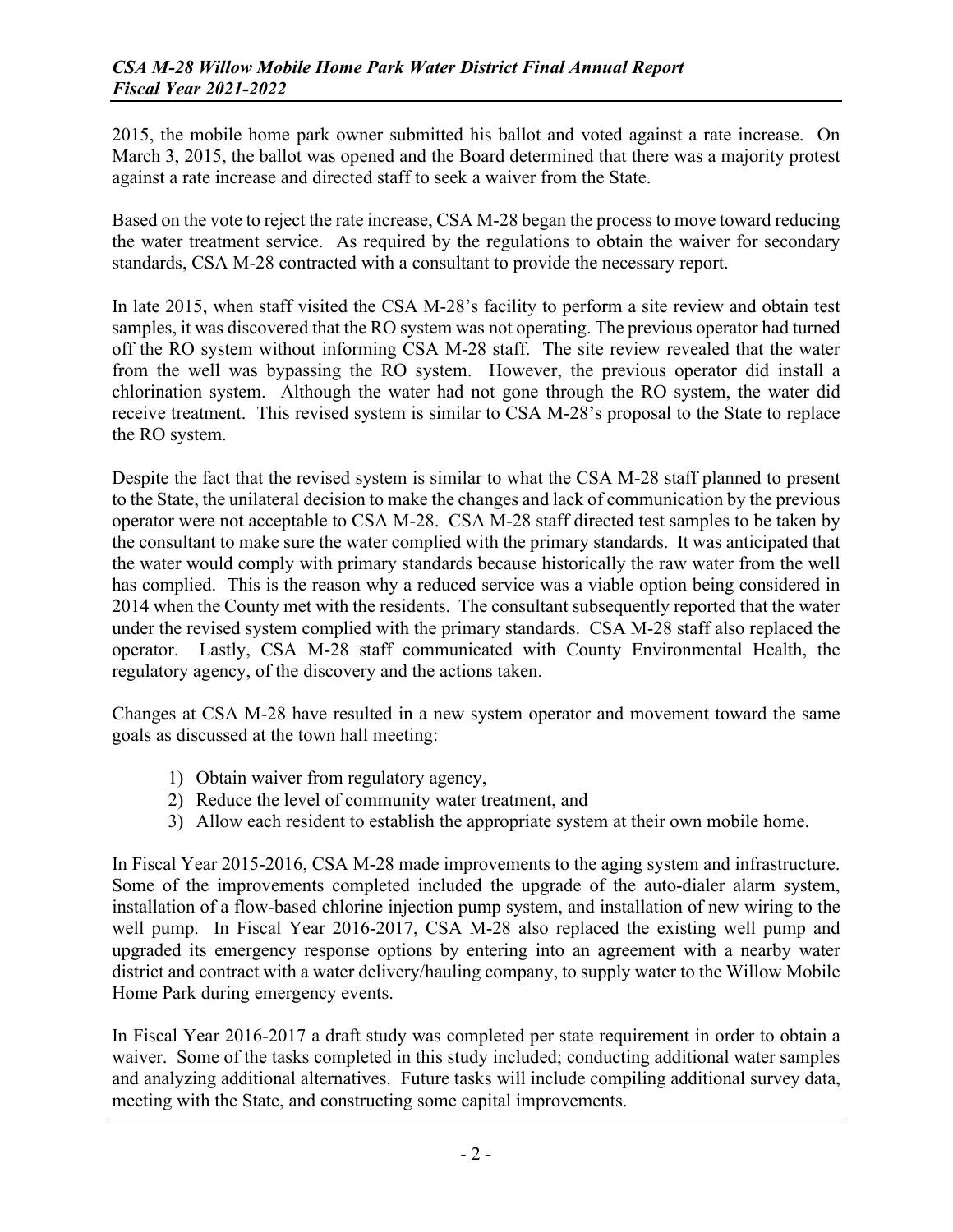In Fiscal Year 2017-2018 task orders were issued to the consultant for the preparation of a design memorandum, which documents the design philosophy for the proposed modifications, and design plans and specifications. The design memorandum was completed in January of 2020.

CSA M-28 has implemented several improvements to the facility in Fiscal Years 2018-2019 and 2019-2020 to make operations and maintenance more resilient and sustainable. These improvements include:

- Installation of a double-contained and seismically-restrained sodium hypochlorite tank with a 50-gallon reservoir capacity to assure sustained operation;
- Purchase of a second sodium hypochlorite dispensing pump as a backup;
- Purchase of a spare parts kit for the primary sodium hypochlorite dispensing pump to assure continuous operations and quick repairs;
- Improvements to electrical service to improve operational resilience; and
- Installation of a water flow meter to accurately measure the amount of groundwater pumped.

In Fiscal Year 2020-2021, CSA M-28 installed an emergency generator connection to the aging water treatment system so that a generator can be used to provide electrical power in case of a power outage or emergency. Facility improvements are ongoing and will continue in 2021.

There has not been any impact to the operations of CSA M-28 due to COVID-19.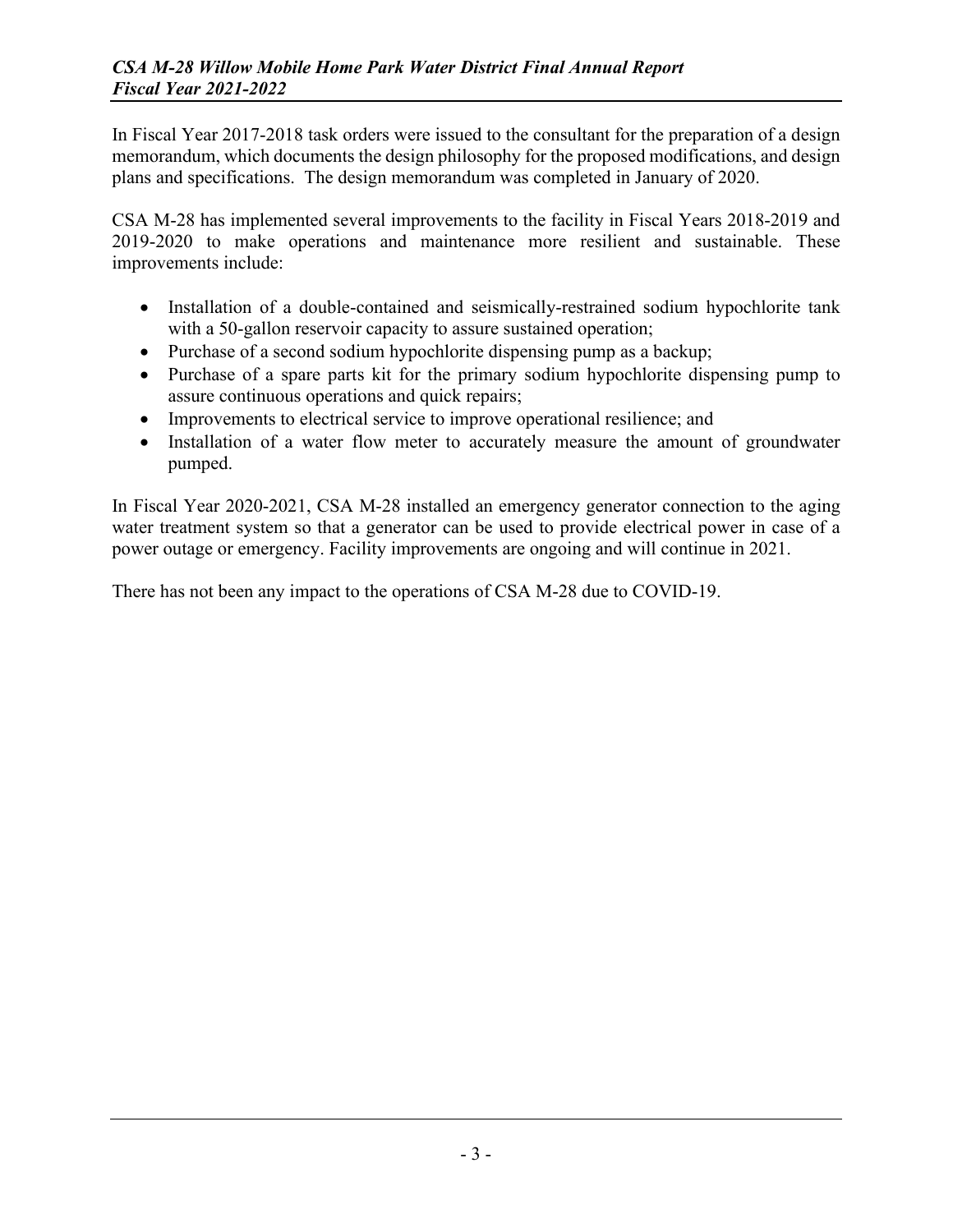# **CURRENT ANNUAL ADMINISTRATION**

Pursuant to County Ordinance Section 1012-2.6, former County Service Area Law (California Government Code Section 25210.77a), and current County Service Area Law (California Government Code Section 24210.3, subd. (d)), the Tentative Annual Report has been filed with the Clerk of the Board of Supervisors, public notice has been completed as required, and the Board will conduct a Public Hearing and then make a determination on each estimated service charge in the tentative report. Contra Costa Board of Supervisors reviewed the Tentative Annual Report in accordance with Resolution No. 2021/142, on June 8, 2021, and conducted a Public Hearing in connection with the proceedings for CSA M-28.

Upon adoption of the Final Annual Report by the Board of Supervisors, the charges contained herein will be collected on the property tax roll of Contra Costa County in the same manner, by the same persons, at the same time as, and together with the County's property taxes.

### **Legal Authority**

As required by County Ordinance Section 1012-2.6, former County Service Area Law (California Government Code Section 25210.77a), and current County Service Area Law (California Government Code Section 24210.3, subd. (d)), the Final Annual Report includes the following minimum information as shown in the Service Charge Roll:

- 1. A description of each parcel of real property receiving the miscellaneous extended service;
- 2. The basic service charge;
- 3. The estimated amount of the service charge for each parcel for such year; and
- 4. A parcel list identifying each parcel receiving services that allows parcel owners to find their property on the list and determine the proposed charge.

This annual report also includes an estimate of annual costs and the method of apportionment as additional information to allow the reader to better understand what services are being paid for, what is the total annual cost for the services provided, and how the cost of services is spread to each individual parcel.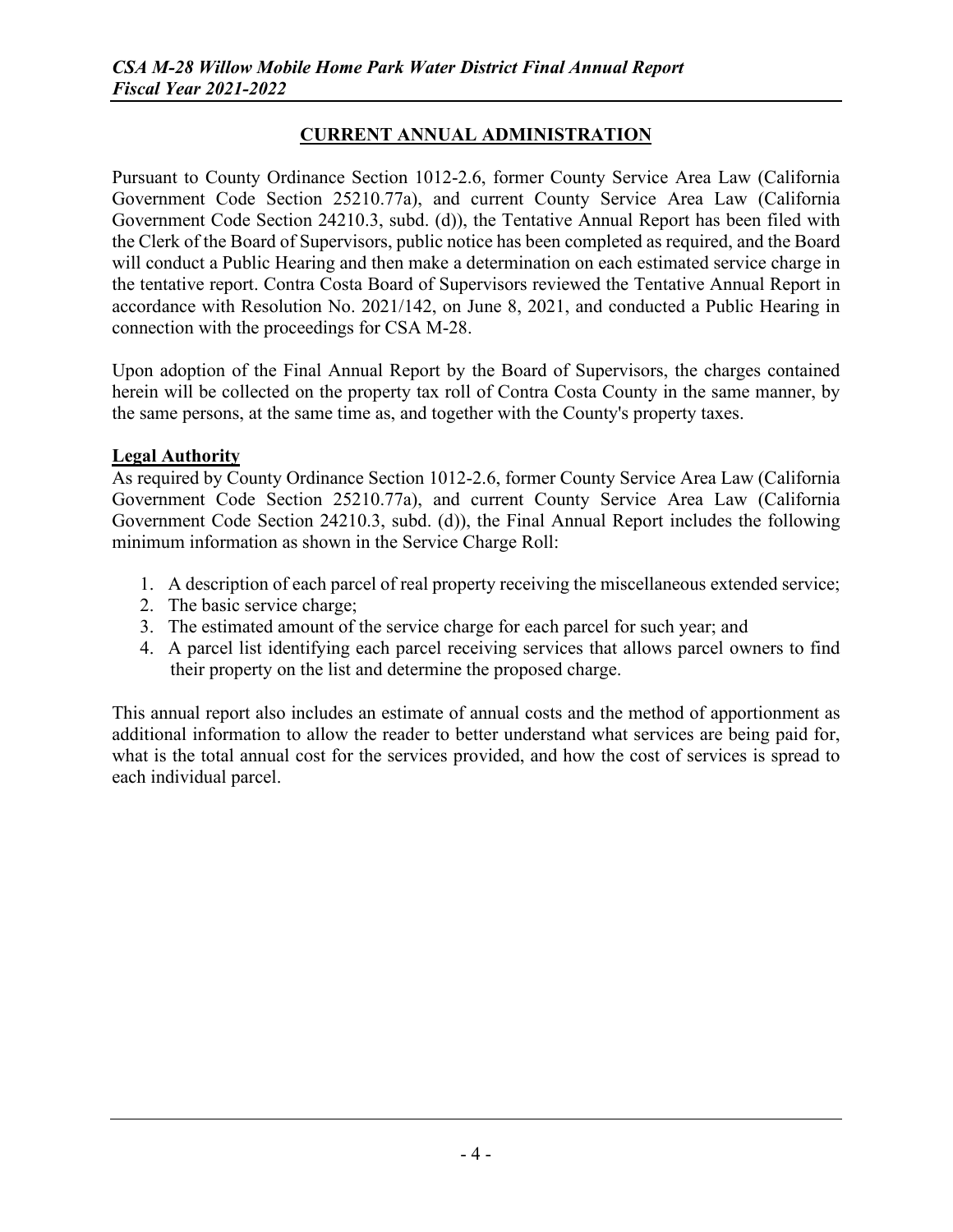## **ESTIMATE OF ANNUAL COST**

The Fiscal Year 2020-2021 projected and Fiscal Year 2021-2022 proposed revenues and expenditures for CSA M-28 are shown on the following page. A special fund has been set up for the collection of revenues and coding of expenditures for CSA M-28. The total cost of construction, operation, and maintenance and servicing of the water system can be recovered from the collection of charges. Incidental expenses including administration, engineering fees, legal fees, and all other costs associated with the construction, operation and maintenance, and servicing of the water system may also be included.

When CSA M-28 was formed, a financial analysis was performed to provide the framework for an operating budget for the proposed operation, maintenance and servicing of extended community water system services. Revenues collected from the charge shall be used only for the expenditures represented in this report. Any balance remaining on July 1 at the end of the fiscal year must be carried over to the next fiscal year.

In Fiscal Year 2021-2022, CSA M-28 plans to continue the efforts to obtain the waiver from the State. Obtaining the waiver from the State is a significant effort that may include taking additional water samples, analyzing additional alternatives, compiling additional survey data, meeting with the State, etc. All the information gathered will be documented in an Engineer's Report and presented to the State.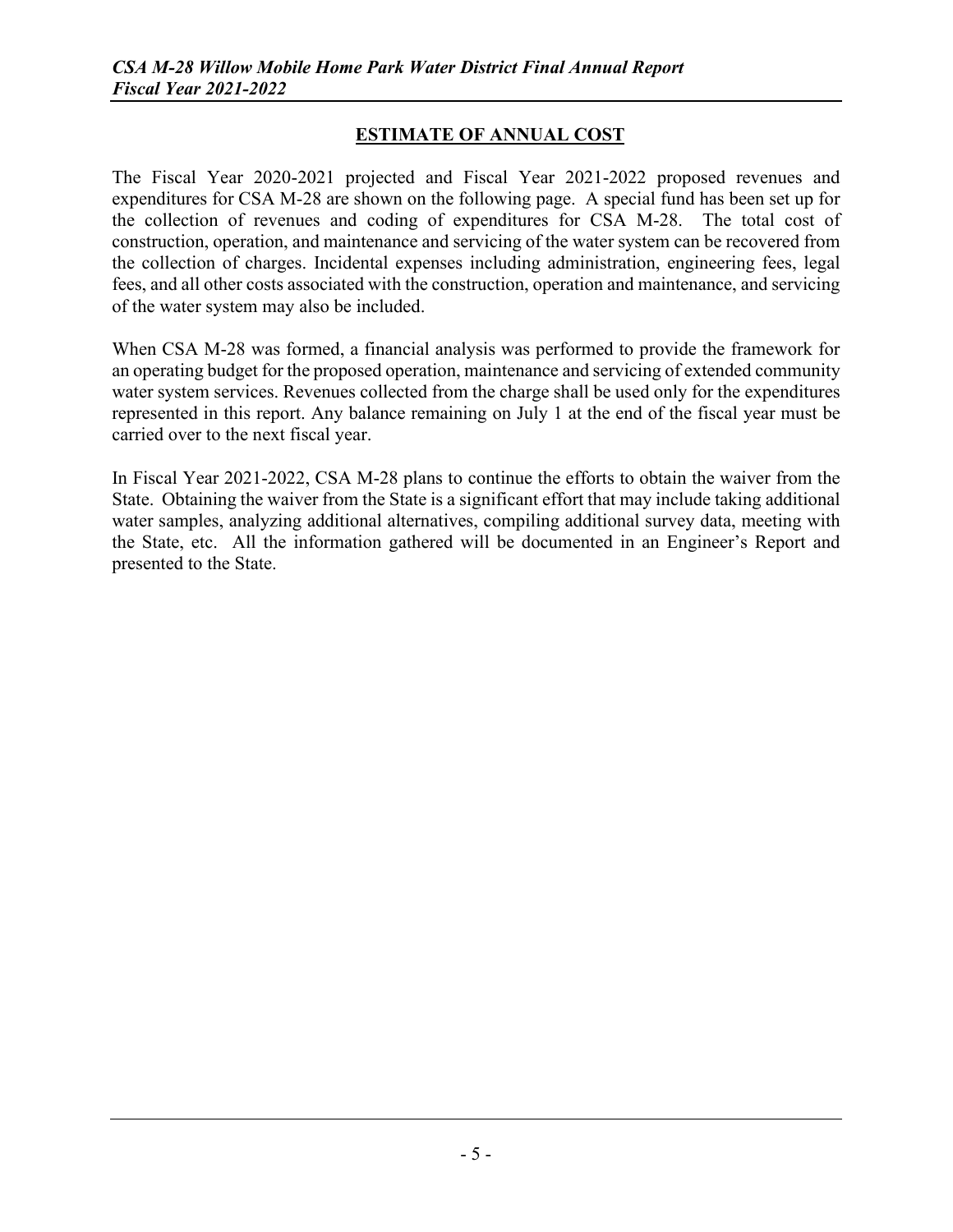# *CSA M-28 Willow Mobile Home Park Water District Final Annual Report Fiscal Year 2021-2022*

| <b>CSA M-28 Bethel Island Willow Park</b>              | FY 2020-21                |                    | FY 2021-22                |               |  |
|--------------------------------------------------------|---------------------------|--------------------|---------------------------|---------------|--|
| Fund 247300 Org 7473                                   | <b>Est YE Total</b>       |                    | Budget (*)                |               |  |
|                                                        |                           |                    |                           |               |  |
| Fund Balance as of June 30:                            | $\boldsymbol{\mathsf{S}}$ | 776,366.99         | $\boldsymbol{\mathsf{S}}$ | 761,727.84    |  |
| Revenue                                                |                           |                    |                           |               |  |
| Taxes and Assessment                                   | \$                        |                    |                           | 112,561.78    |  |
| <b>TOTAL CURRENT REVENUE \$</b>                        |                           |                    |                           | 874,289.62    |  |
| <b>Expenditures</b>                                    |                           |                    |                           |               |  |
| Postage                                                | \$                        | $(20.00)$ \$       |                           | (20.00)       |  |
| Communications                                         | \$                        | $(241.68)$ \$      |                           | (300.00)      |  |
| <b>Utilities</b>                                       | \$                        | $(7,258.29)$ \$    |                           | (7,500.00)    |  |
| Household Expense (Brenntag Pacific)                   | \$                        | $(3,310.78)$ \$    |                           | (4,000.00)    |  |
| Publications & Legal Notices                           | \$                        | $(200.00)$ \$      |                           | (200.00)      |  |
| Membership                                             | \$                        | $(150.00)$ \$      |                           | (160.00)      |  |
| Maintenance of Buildings                               | \$                        | $(3,000.00)$ \$    |                           | (3,000.00)    |  |
| Maintenance of Buildings                               | \$                        | $(2,000.00)$ \$    |                           | (2,000.00)    |  |
| Professional/Specialized Svcs (Non-County)             | \$                        | $(600.00)$ \$      |                           | (650.00)      |  |
| Professional/Specialized Svcs (Non-County)             | \$                        | $(17,652.50)$ \$   |                           | (25,000.00)   |  |
| Professional/Specialized Svcs (Non-County)             | \$                        | $(5,688.74)$ \$    |                           | (6,500.00)    |  |
| Professional/Specialized Svcs (Non-County)             | \$                        | $(4,560.00)$ \$    |                           | (5,000.00)    |  |
| Professional/Specialized Svcs (Non-County)             | \$                        | $(633.46)$ \$      |                           | (1,000.00)    |  |
| Professional/Specialized Svcs (Non-County)             | \$                        |                    | \$                        | (2,000.00)    |  |
| Professional/Specialized Svcs (Non-County)             | \$                        | $(2,000.00)$ \$    |                           | (5,000.00)    |  |
| Professional/Specialized Svcs (Non-County)             | \$                        | $(1,447.50)$ \$    |                           | (2,000.00)    |  |
| Other Special Dept Expense                             | \$                        | $(8.73)$ \$        |                           | (100.00)      |  |
| Tax & Assessment Fees                                  | \$                        | $(250.85)$ \$      |                           | (275.00)      |  |
| Interfund Exp - Gov/Gov (CCEHS)                        | \$                        | $(1,800.00)$ \$    |                           | (1,800.00)    |  |
| Interfund Exp - Gov/Gov (County Counsel)               | \$                        | $(215.33)$ \$      |                           | (450.00)      |  |
| Interfund Exp - Gov/Gov (County Counsel)               | \$                        | $(254.48)$ \$      |                           | (450.00)      |  |
| <b>DOIT Phone Exchange</b>                             | \$                        | $(287.78)$ \$      |                           | (300.00)      |  |
| <b>Building Maintenance</b>                            | \$                        | $(25,898.64)$ \$   |                           | (5,000.00)    |  |
| Reimbursements - Gov/Gov (County Staff)                | \$                        | $(31,692.30)$ \$   |                           | (35,000.00)   |  |
| Reimbursements - Gov/Gov (County Staff)                | \$                        | $(1,381.63)$ \$    |                           | (1,500.00)    |  |
| Reimbursements - Gov/Gov (County Staff)                | \$                        | $(14,701.35)$ \$   |                           | (15,000.00)   |  |
| Reimbursements - Gov/Gov (County Staff)                | \$                        | $(209.95)$ \$      |                           | (300.00)      |  |
| <b>TOTAL CURRENT EXPENDITURES \$</b>                   |                           | $(125, 463.99)$ \$ |                           | (124, 505.00) |  |
| <b>Capital Improvement Projects and Reserves</b>       |                           |                    |                           |               |  |
| Capital Improvements                                   | \$                        | $(698, 995.85)$ \$ |                           | (687, 532.12) |  |
| Operating Reserves (up to 50% of Expenditures)         | $\overline{\$}$           | $(62, 732.00)$ \$  |                           | (62, 252.50)  |  |
| <b>TOTAL Capital Improvement Projects and Reserves</b> | $\mathbf{s}$              | $(761, 727.84)$ \$ |                           | (749, 784.62) |  |
| <b>AVAILABLE SURPLUS FOR ENSUING YEAR</b>              | $\mathbb S$               |                    | $\boldsymbol{\mathsf{S}}$ |               |  |

(\*) The shown Projected Fund Balance as of June 30, 2021 assumes that Operating and Future Maintenance/Capital Improvement Reserves will not be used in FY 2020-21.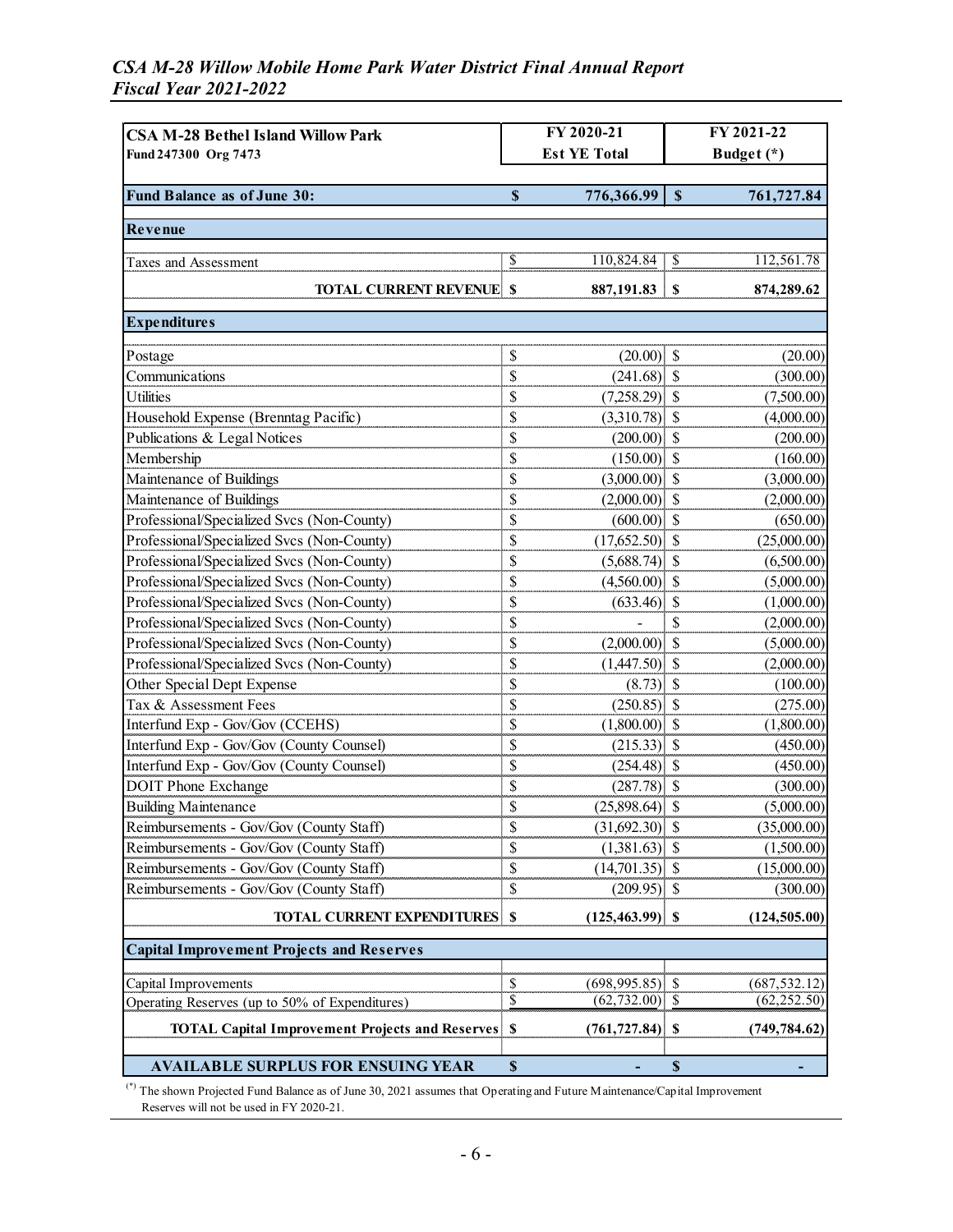# **BOUNDARY MAP**

The general boundaries of the CSA are shown herein. The lines and dimensions of each parcel within the CSA are those lines and dimensions shown on the maps of the Contra Costa County Assessor for the year in which this report was prepared and are incorporated by reference herein and made part of this report.

A copy of the Boundary Map is shown on the following page.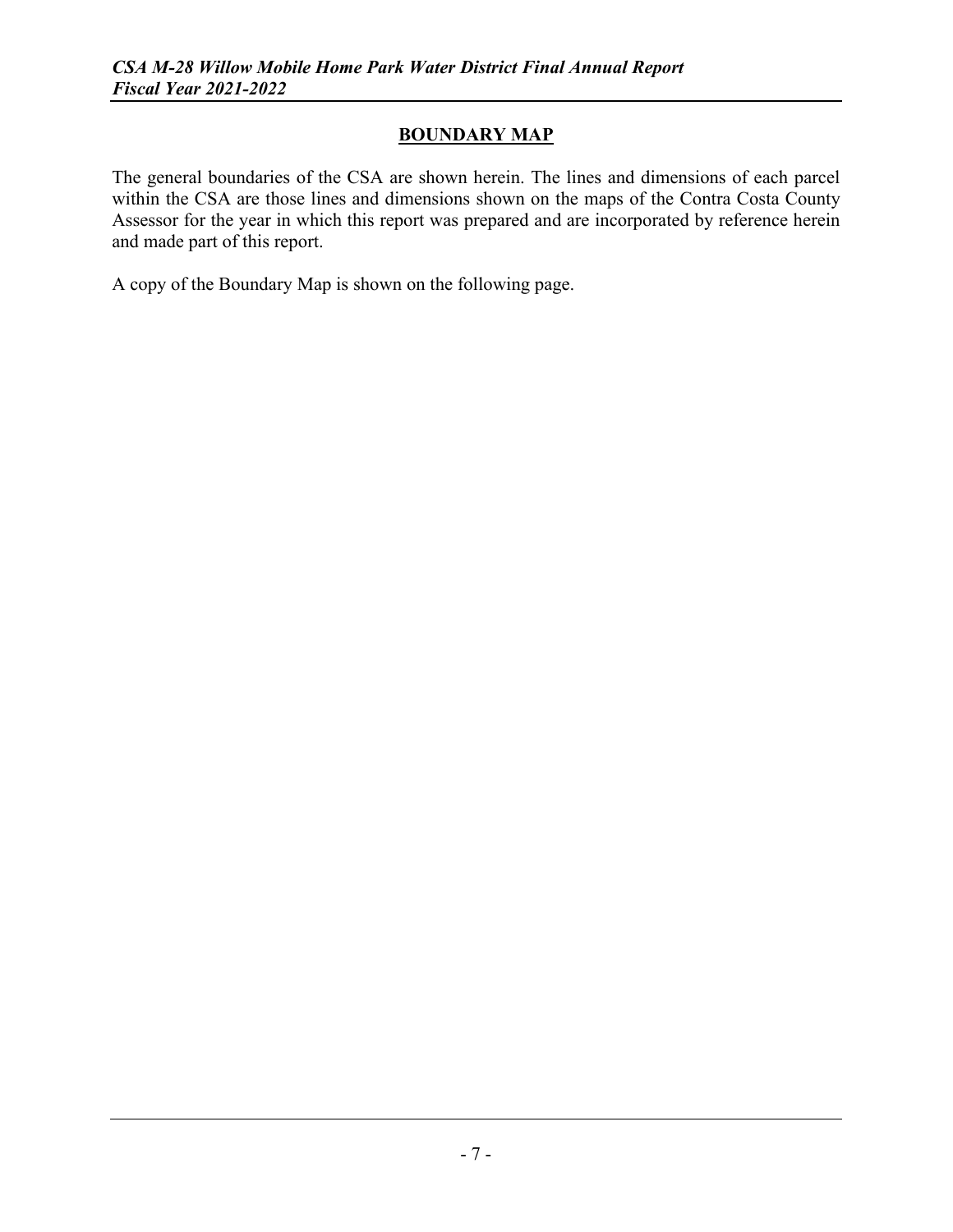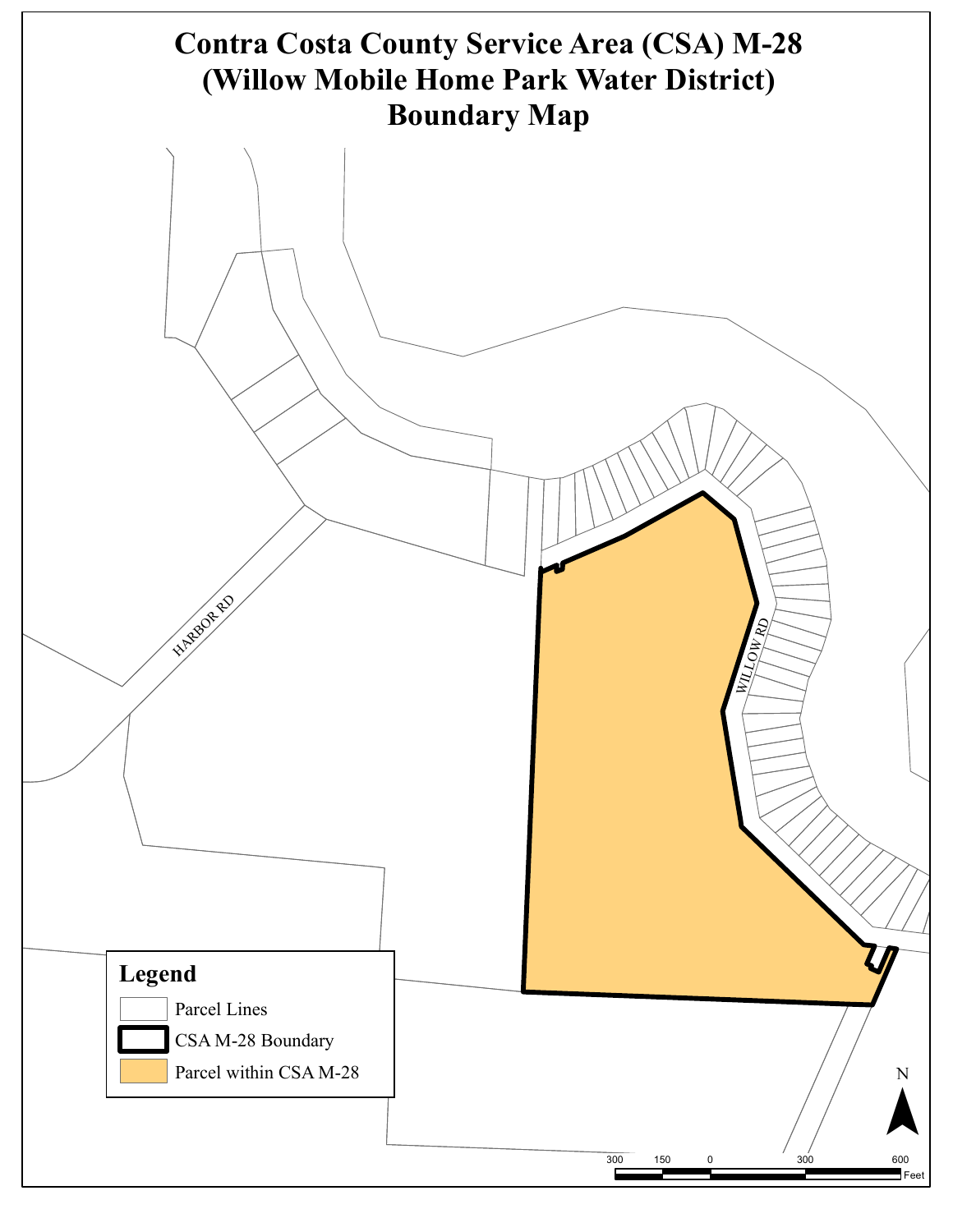# **METHOD OF APPORTIONMENT**

### **Special vs. General Benefit**

On November 5, 1996, California voters approved Proposition 218 entitled "Right to Vote On Taxes Act" which added Articles XIIIC and XIIID to the California Constitution. While its title refers only to taxes, Proposition 218 establishes new procedural requirements for fees, charges, and benefit assessments.

Proposition 218 procedures stipulate that even if charges or benefit assessments are initially exempt from Proposition 218, future increases in the charges or benefit assessments must comply with the provisions of Proposition 218. However, if the future increase in the charge or benefit assessment were anticipated in the charge or benefit assessment formula when approved by property owners (e.g., consumer price index increases or a predetermined cap) then the future increase in the charge or benefit assessment would be in compliance with the intent and provisions of Proposition 218.

Proposition 218 provides that "only special benefits are assessable" and defines a special benefit as a particular and distinct benefit conferred on real property and not a general benefit received by the public at large. Parcels located within the boundaries of the CSA will be charged for the operation, maintenance, and capital replacement associated with the water system serving the Bethel Island community, as described herein within the report, if they receive a special and direct benefit from the services. Furthermore, the identification and separation of general benefits from the special benefits follows for CSA M-28.

Special benefits are conferred on property within the CSA from the water system by enhancing the desirability of property within the CSA due to lower costs associated with the treatment of drinking water, removing contaminates from the water being provided to the property, increases in health and wellness, and an improved quality of life.

Properties outside of CSA M-28 are not served by the water system being operated and maintained from service charge revenues, therefore property outside the boundary of the CSA do not receive special benefits. The services within the CSA was specifically designed and created to provide additional and improved public resources for the direct advantage of property inside the CSA, and not the public at large.

In addition to the special and direct benefits the property owners receive within the CSA from the water system, it has been determined that no general benefits are associated with the water system provided within CSA M-28 because the conferred special benefits that are provided to the charged property are not provided to property outside of the CSA or the public at large.

The annual service charges pay for the operation of the water system provided within CSA M-28. The enhanced water system provided to property within CSA M-28 confer a special benefit and only serve those parcels within the boundary of the CSA. Without the services, the property located in the unincorporated area would not have a localized water system to treat their water. Therefore, the services in CSA M-28 are 100% special benefit to the parcels within the CSA.